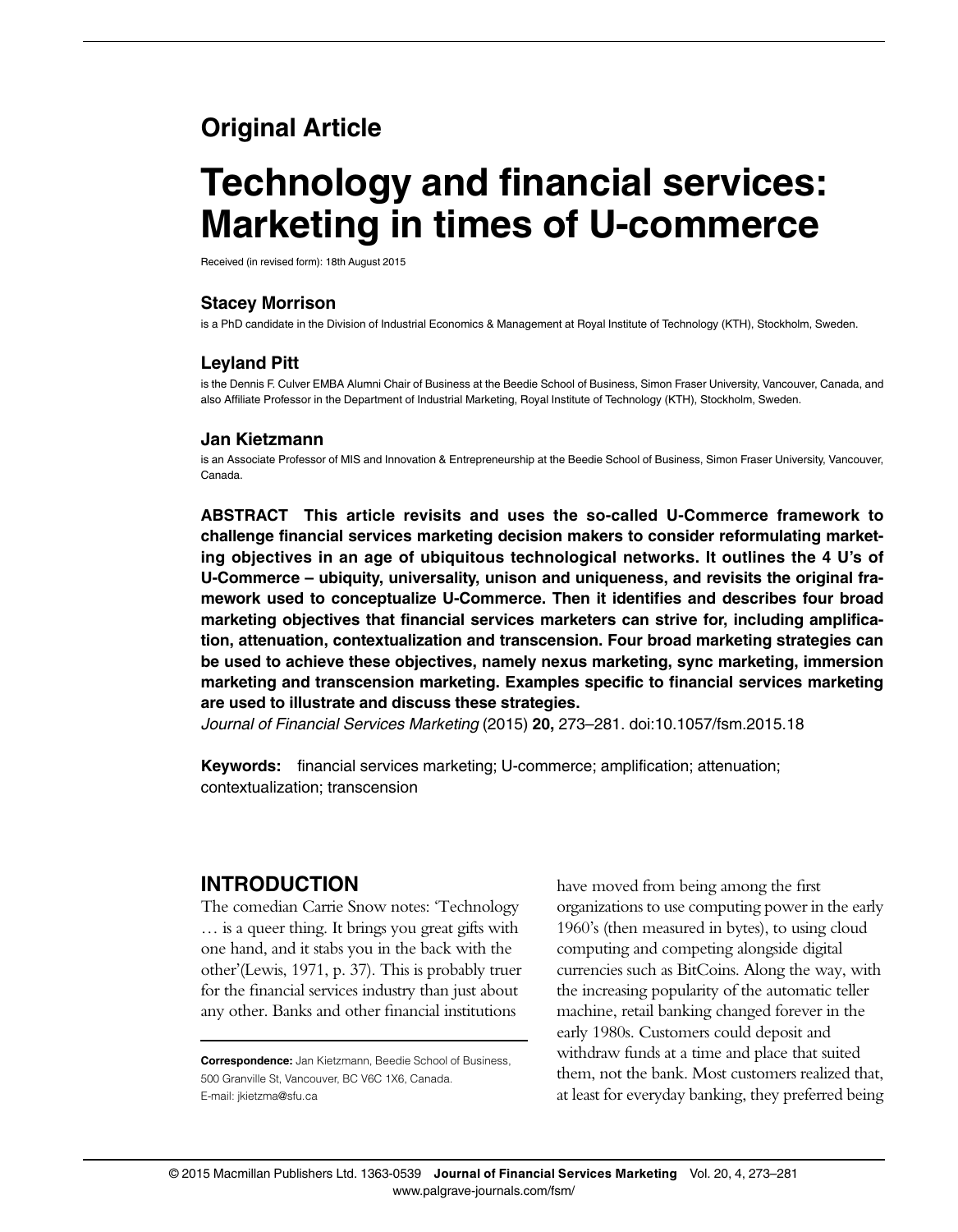served by a 'hole in the wall' to waiting in line to be served by a real person. The latter years of the last millennium witnessed the rise of online banking, as customers began to access their accounts on their PCs or laptops, transfer funds, and pay bills online. More recently banking has moved to mobile devices, and now customers can not only do all the things they did on their computers, they can also deposit checks by scanning them, and make payments to friends, family members and others by simply sending them a text message.

What happened to retail banking is not the exception – on the contrary. The stock trader in their brightly striped jacket disappeared as the trading of financial products such as stocks and commodities moved online, and trades took place at the click of a mouse. Countless insurance brokers have been disintermediated as customers and insurance companies realized that they could interact directly with each other online. Entire teams of service personnel became redundant as the clients of investment product providers recognized that they could access their portfolios online with far less

hassle, access just as much up-to-date information and advice, and make changes in their investments and retirements themselves and without waiting. Accountancy firms, consumer finance companies, retirement funds, life insurance companies, and real estate funds – all of these areas, and many more, have been impacted by the rise of the smart machine. The new era of financial services is driven by technology to an extent not witnessed in many other settings. But, as the Lenny Kravitz song goes, 'It ain't over til it's over', and especially when members of the younger generation trust established institutions less, and their peers and technology more, the revolution of the financial services industry 'ain't over yet' ([Kietzmann and](#page-8-0) [Canhoto, 2013\)](#page-8-0).

In this article we contend that a number of emerging technological themes and the trends they occasion will change the range of financial services needs and services in ways that might even make the transformations witnessed in the recent past seem trivial by comparison. In order to make sense of the plethora of technologies

and innovations that are revolutionizing financial services marketing and the changes in financial consumer behavior, we use the U-Commerce framework ([Watson](#page-8-0) et al, 2002, [2004; Junglas and Watson, 2003, 2006](#page-8-0); see also, [Nysveen](#page-8-0) et al, 2005; [Yadav and Varadarajan,](#page-8-0) [2005;](#page-8-0) Sheng et al[, 2008;](#page-8-0) Pitt et al[, 2011\)](#page-8-0). We describe and illustrate the notion of U-Commerce and its applications in the marketing of financial services. We pay particular attention to a general set of marketing objectives that a financial services firm might strive for, and a broad range of financial services marketing strategies that will achieve these.

### UNDERSTANDING U-COMMERCE

Just as physicists such as Einstein, and artists such as Picasso and the Cubists transformed our notions of time and space, ubiquitous networks continue to change traditional spatial and temporal boundaries and their impact on business. Already before the twentieth century, trade routes evolved into rail networks that made physical trade across distances possible. Next came the roads and highways, and container shipping of the twentieth century. And while the advent of the telephone introduced massive advances in the way humans communicated with each other, these were all still limited by space and time. In the financial services industry for example, customers could only be served by firms at specific locales, and at times that suited the firms.

Two developments in the early 1990's heralded a transition. The invention of the Mosaic and Netscape browsers opened the hitherto academic and scientific domain of the Internet to a far broader audience. We began to talk of 'electronic commerce', or e-commerce. Almost simultaneously, the cell phone, previously a hugely expensive 'brick' accessible only to the very wealthy, became widely available and the preferred means of voice communication, as governments worldwide began to deregulate the telecommunications industry. Firms and their customers started to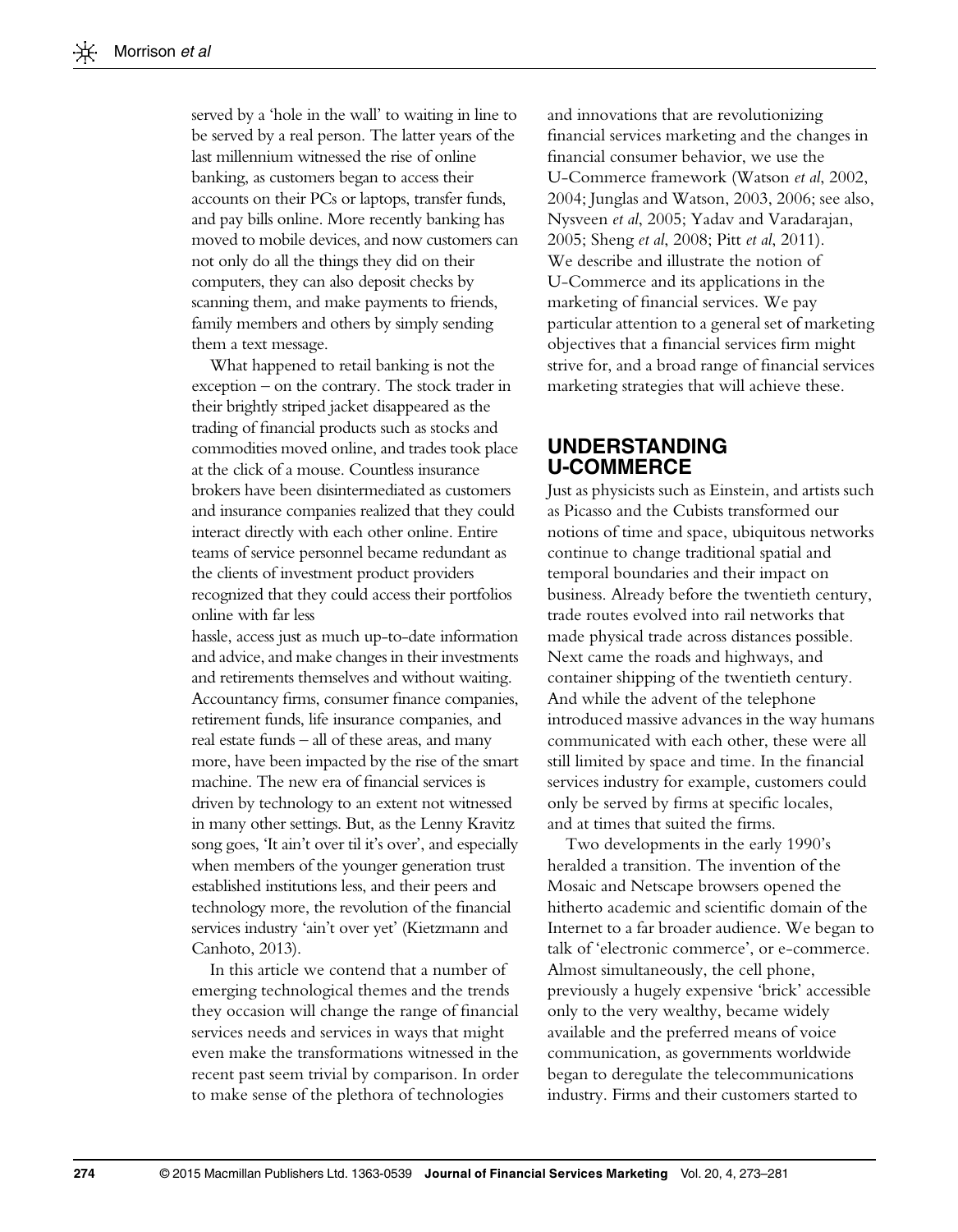imagine a 'mobile commerce' or m-commerce, or the ability of customers to interact with each other and with firms through their mobile devices ([Kietzmann](#page-8-0) et al, 2013). A new era of financial services was born, driven by technology to an extent not witnessed in many other settings, a time when 'banking has gone from somewhere you go to, to something you do' ([Hernaes, 2015\)](#page-8-0), anytime, anywhere.

In the early years of the new millennium, scholars (for example, [Watson](#page-8-0) et al, 2002) began to argue that networks were, and would be, everywhere: They are ubiquitous. They transcend not only the physical networks of geography, but also the electronic networks of e-commerce and m-commerce, and in so doing, change the nature of time and space. We have entered the age of U-Commerce.

In this multifaceted U-Commerce, ubiquitous networks support personalized and uninterrupted communications and transactions between firms and their stakeholders to provide a level of value over, above, and beyond traditional commerce ([Watson](#page-8-0) et al, 2002). The authors contend that U-Commerce is best understood from four perspectives: It is not only ubiquitous, it is also universal, unique, and in unison.

Ubiquitous refers to the fact that networked computers are everywhere. Of course the great majority of these devices are not the typical computer on a desktop or laptop in a briefcase. Today, 'computers' are in just about every conceivable device, from hotel doors to cars, and from home appliances to wearable technologies such as watches and spectacles. They are also on networks that are everywhere and always on: Not just the Internet in its traditional sense, but cellular networks and the millions of personal wireless networks in homes across the world. From a financial services perspective, ubiquity means that customers carry their banks, insurance agencies, credit card institutions and stock brokers with them: They are always on and always available.

Universal refers to the fact that our networked computers can be used everywhere. An early example of universality in the financial services industry is that of credit card companies such as

Visa and MasterCard. Previously, travelers to other countries were limited in their ability to transact financially. Foreign exchange was complicated, difficult and costly, very limited by time and space. The old American Express Traveler Cheques were clumsy devices that attempted to overcome these problems, but were quickly replaced by Visa and MasterCard when these were accepted just about everywhere. Nowadays, the devices that financial services consumers carry with them are universal. An American smartphone owner will find that their device works as well in Europe or Asia, or any other part of the world, as it does at home. Even stored-value apps are going global – one can use a Starbucks credit deposited in one country at any Starbucks in the world. Using cloud storage software such as Dropbox, a user's data and files are accessible from everywhere, and from just about any wired or mobile device. [Watson](#page-8-0) et al (2004, p. 35) caution however: '…. one marketing goal is to provide the user with ubiquitous and universal access to both devices and infrastructure. Nevertheless, another marketing principle applies: It is important to tailor information for customers so that it matches their specific location and context'. Consider, for instance, how laws in different countries protect (or not) the privacy of the consumer and the degree to which personal data can be shared and accessed by third parties.

Unique means that consumers receive information that is unique, or infinitely distinctive to them. It will depend on variables such as their physical location, time of day, current role, and their expressed or detected preferences. Most smartphones used today enable users to identify and continuously update their geographic locations. The customer of a bank who visits another city can easily find their nearest branch or ATM by simply searching for it, and use navigation tools to be directed to it by means of a map or a series of haptic pulses on a smart watch. Many insurance companies are now beginning to charge premiums for auto insurance based not on traditional variables such as age and place of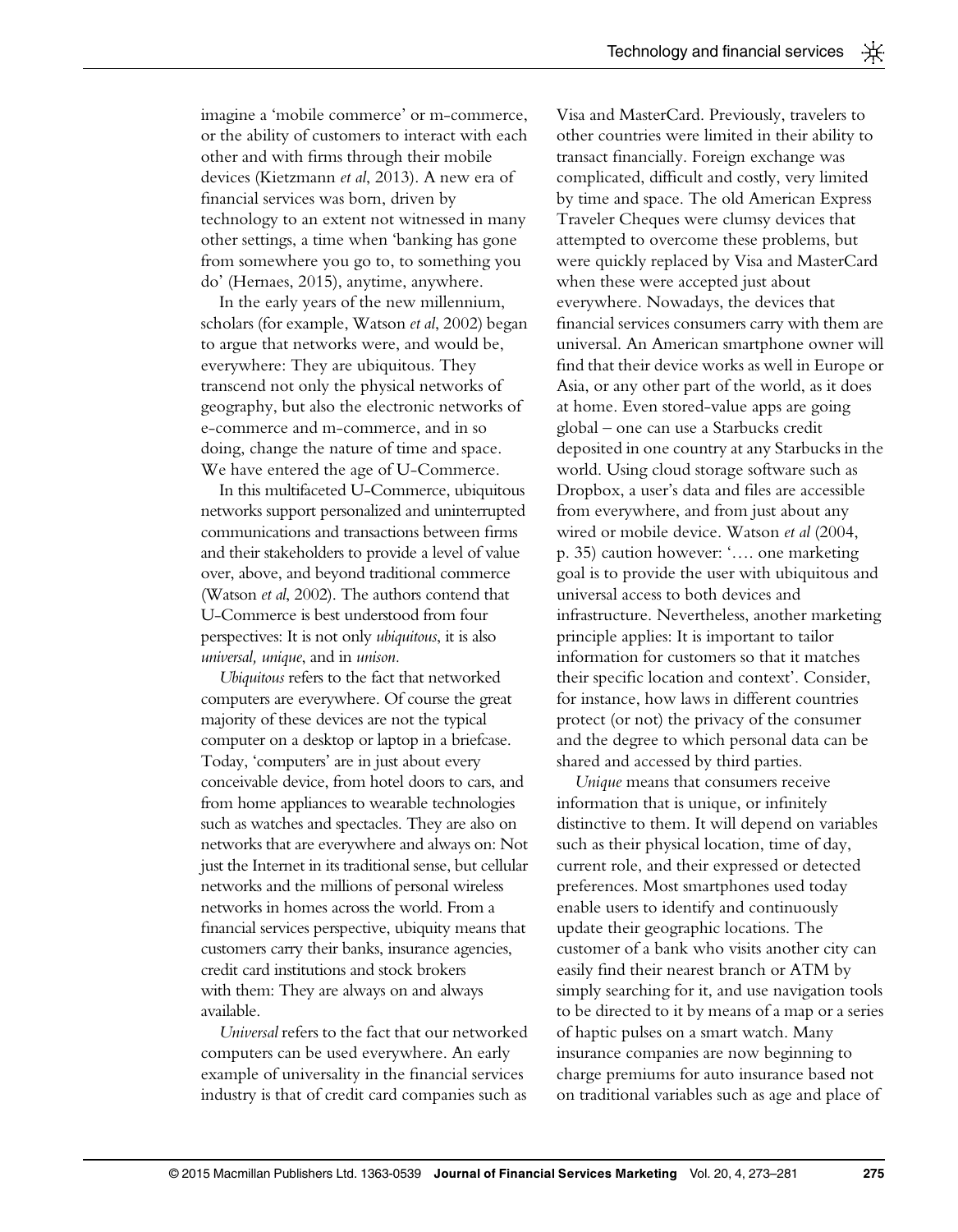residence but on factors such as how often the vehicle is used, distances and times traveled, and the roads on which it is driven. These unique attributes are arguably far more accurate indicators of risk.

Unison means that all the various communication systems that a consumer uses are integrated so that there is a single connection point or interface. In the past few years, consumers have been able to automatically integrate their calendars, files and contact lists across the range of devices, such as desktop computers, laptops, tablets and smartphones that they use. This means for example, that, a new appointment made on a desktop computer will also immediately appear on a smartphone, or tablet. What is happening now is that this unison is now being extended to a far wider range of connected devices and appliances, such as cars, smart watches and home appliances, as we enter the age of what has been referred to as the 'internet of things' (for example, [Lenton, 2015\)](#page-8-0). From a financial services perspective, consumers are already experiencing the advantages of unison. A bank's customer can access their account on their laptop, later make a transfer from one account to another on their smartphone, and then access their balance at any time on their smart watch.

#### A FRAMEWORK FOR UNDERSTANDING U-COMMERCE IN FINANCIAL SERVICES MARKETING

Although it is tempting to view the implications of U-Commerce for financial services consumers through rose-colored spectacles, and assume that everything will be better than it has been, most marketers will acknowledge that the reality might be somewhat different. New technologies offer plenty of opportunities, but also introduce new risks. The fact that the network is indeed 'always on' might imply the benefits of access and convenience to consumers, but 'always on' does not always mean 'always good'. As Nobel laureate Herbert [Simon \(1976\)](#page-8-0) noted, while economists assume that individuals are rational, and will always seek perfect information in order to make perfect choices, in reality our rationality is bounded because of our limited ability to seek and process information. The key is to provide consumers with access to the right information at the right time and inform them on a need-toknow basis only to avoid causing confusion and information overload. Therefore, while U-Commerce has the ability to achieve uniqueness and ubiquity, astute marketers will realize that for consumers, there is almost a choice between the two: there are times when the individual will prefer uniqueness (time and space specificity), and other times when ubiquity (the transcendence of time and space) is more desirable.

Returning to the notion that while technology has the ability to alert consumers to everything, even that which they might prefer not to be aware of, the concepts of the conscious and the unconscious, from the Viennese school of psychoanalysis, prove useful. Consciousness can exist along a spectrum, ranging from the ultra-conscious to the unconscious. As an ultra-conscious example, consider enthusiastic investors who immerse themselves as deeply as possible into the day's trading on a stock market, with constantly changing share prices, the ability to analyze and graph at will, and with access to the news through a number of multi-media channels. An unconscious example, on the other hand, is an insurance company's client who might simply want to know that the monthly premiums are being deducted from her checking account, without having to receive notices and accounts, or having to physically make payments herself.

The dichotomies of uniqueness and ubiquity on the one hand, and ultra-conscious and unconscious on the other, enable us to create a 2×2 framework that financial services marketing scholars can use to explore and position research, and for practitioners to mine for ideas on strategic direction. This grid is shown in [Figure 1.](#page-4-0)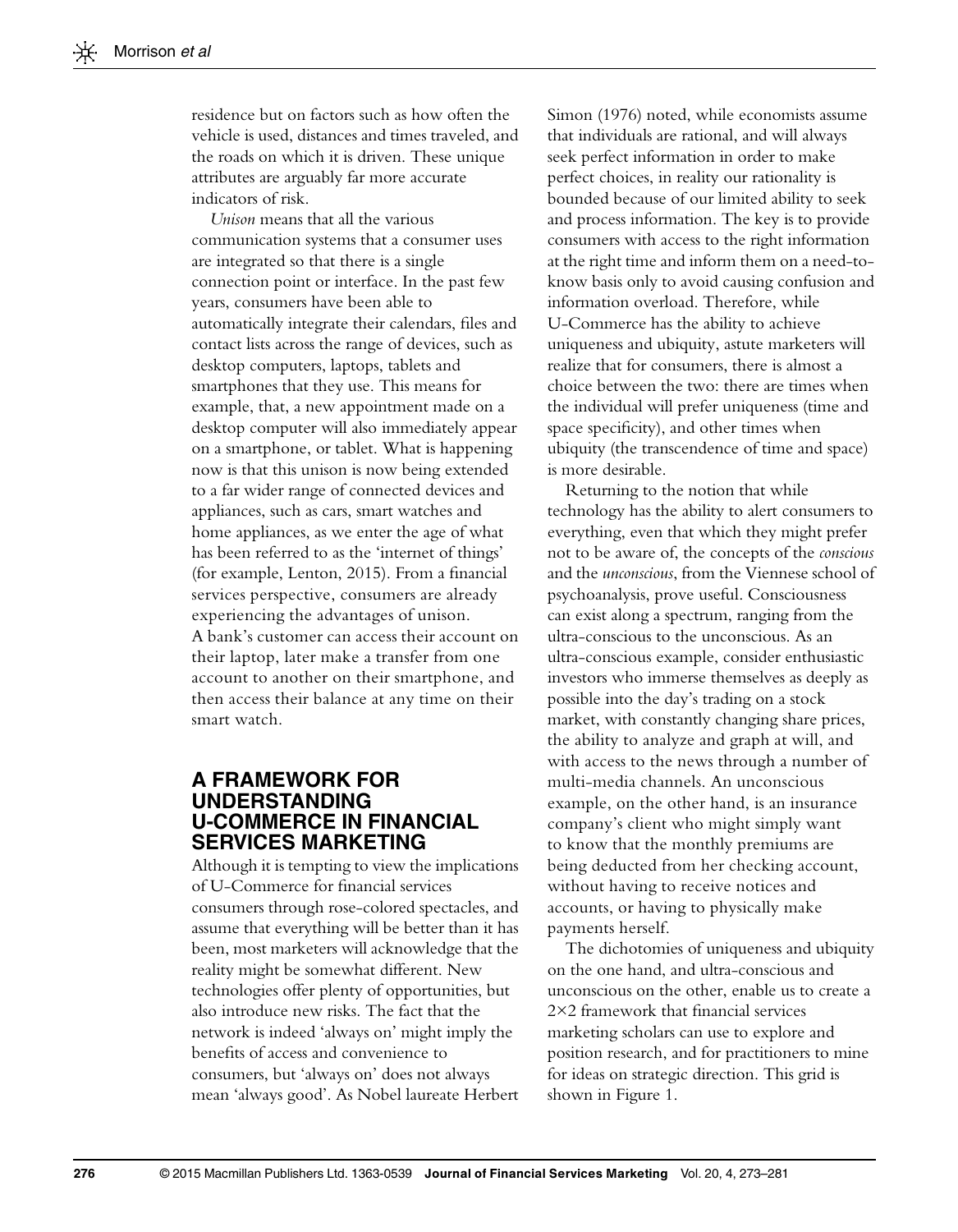<span id="page-4-0"></span>

Figure 1: The U-Commerce framework (after [Watson](#page-8-0) et al[, 2002](#page-8-0)).

#### BROAD FINANCIAL SERVICES MARKETING OBJECTIVES IN TIMES OF U-COMMERCE

The framework in Figure 1 allows the financial services marketing strategist to identify two things: First, four broad objectives for financial services marketing in the age of U-Commerce; second, the possibility of exploring four different types of marketing to best meet consumers' expressed or unarticulated needs.

Financial services marketers should consider four broad objectives in U-Commerce. First, they might seek to amplify. That is, they should find ways of creating value for customers by extending or enhancing their conscious interaction with financial services. For example, an investment firm might make software available on a range of devices that enables an ultra-conscious client not only to receive live information on their portfolio, but also to perform a range of what-if explorations of the investments in that portfolio. This could include the ability to immediately access video material featuring a listed company's latest news, and interviews with senior executives.

Second, financial services marketers might create value for their customers by reducing their necessity to consciously interact with financial activities. Attenuating information means that where customers do not want to continuously be exposed to information, the firm finds ways of producing services 'behind the scenes'. The term 'silent commerce' aptly describes such activities ([Cata, 2006\)](#page-7-0). Imagine going to a cinema, without stopping at the box office or seeing an usher. The cinema would not only detect that the patron has entered, but also, using a near-field communication chip in her credit card and a reader in the seats, it would automatically detect where she sits and charges her automatically, possibly more for premium seats. 'Continuing commerce' could be added, meaning that the patron is only charged by how much of an offering she consumes [\(Siegel and Shaughnessy,](#page-8-0) [1996](#page-8-0)). If the abovementioned moviegoer left after a few minutes, the cinema could automatically reimburse her for the ticket (or only charge the portion for the consumed content).

The third objective, contextualization, means that financial services marketers create value for customers by enabling them to focus on uniquely tailored activities that are specific to time, place and context. This requires that marketers walk a fine line between over- and under-exposing customers to information, understanding when customers will want information fed to them, and comprehending when they'd prefer to be left alone. For example, a bank's client might like to be able to instruct the bank electronically to inform them immediately when a payment from an overseas source is received on an account. On the other hand the same client might prefer not to receive a paper-based monthly statement, or even receive an emailed one. They might merely prefer to be able to access it online when they want to.

The final objective, transcension, requires that financial services marketers create value for customers by enabling them to transcend the traditional limitations of time, space and context. Customers want to be able to access a financial institution's services ubiquitously, regardless of time, place and distance [\(Cairncross, 1997](#page-7-0)). This might include simple services such as merely asking for information, which can simply be accessed from a Website nowadays, or seek answers to more complex questions from smart agents, digital assistants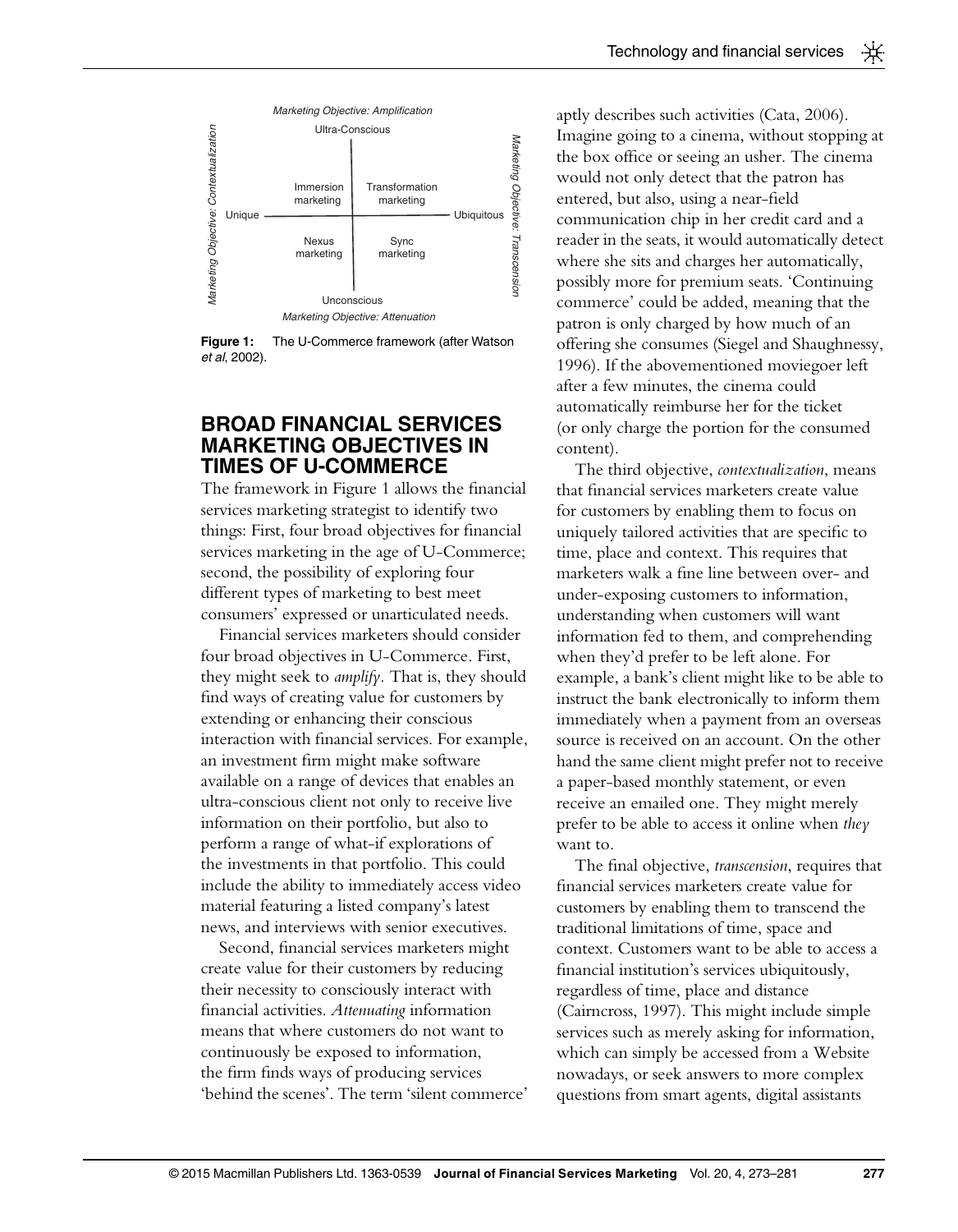programmed to answer a wide range of customer queries and problems.

#### FOUR MARKETING STRATEGIES FOR FINANCIAL SERVICES IN TIMES OF U-COMMERCE

The four distinct U-Commerce marketing objectives classified above also permit the identification of four different strategies that financial services marketers can formulate and implement, depending on the marketing situation identified in [Figure 1](#page-4-0). These strategies revolve around attenuating or amplifying marketing communication, and either enhancing time–place specificity or overcoming it.

In situations of time–space specificity, and where customers would prefer to be below conscious awareness, or unaware of phenomena, financial services marketers should pursue nexus marketing strategies. These types of strategies focus on making it less necessary or unnecessary for customers to interact consciously with phenomena in specific contexts. It centers on the use of time– space-specific connections (nexuses or nodes) to perform processes on behalf of the customer. Nexus marketing exploits time–space-specific connections to perform processes on behalf of the customer.

In financial services, nexus marketing has enabled a number of small players to insert themselves into market situations that were previously the domain of incumbent service providers. Traditionally, a customer wishing to park a vehicle would have to carry change, or insert a credit card to pay a relatively small amount for parking, and then worry that they do not exceed the time limit or face a fine. Pay by Phone is a smart phone app of the Paypoint.com group that enables the payment of parking with minimal fuss. The user registers a credit card with the app, as well as the registration numbers of the vehicles they own, and all this information is stored electronically. All parking garages, and even individual streetside parking meters in cities such as Vancouver,

Canada are individually numbered. The user simply enters the number on their smartphone, identifies the particular vehicle, chooses the amount of time they require, and pays for parking by clicking a button on the phone screen for the parking to start. The user does not need to worry that the time will expire, as the service sends a message (for example, to a smartphone or smart watch) shortly before the parking terminates. If they choose to, users can extend the parking simply and easily. The benefits to the user are that of not having to worry about finding coins, having to use a credit card, or worrying about expiration of parking time. Paypoint.com extracts its revenues by charging the user a very small service fee, and presumably also by earning a small commission from the owners of parking facilities. A higher level of nexus marketing, similar to the silent commerce mentioned above, requires even less interaction. Consider the already prominent, automatic payment of bridge tolls. Every time a driver passes across a bridge, a radio-frequency identification tag on his car is read by a reader on the bridge, and the toll is automatically charged to the driver's credit card, rendering redundant the once ever-present toll stops with their coin collection boxes or manned booths.

In situations where time–space is ubiquitous, and where customers would prefer to be unaware of the financial services, marketers should pursue *sync marketing* strategies. The focus here is on using networked technologies to create value for customers by eliminating tasks they would prefer not to perform, and to execute tasks for them that they would prefer to have done on their behalf. Ubiquitous network infrastructures such as the Internet, smartphones, GPS, WiFi and Bluetooth, work everywhere for the customer, as of course nowadays, so do social networks. From a marketing perspective, as [Peppers](#page-8-0) et al (1999) note, the 'store becomes omnipresent'. Here financial services marketers work to alleviate the customer's need to perform routine chores, such as remembering passwords and pins, and signing pieces of paper.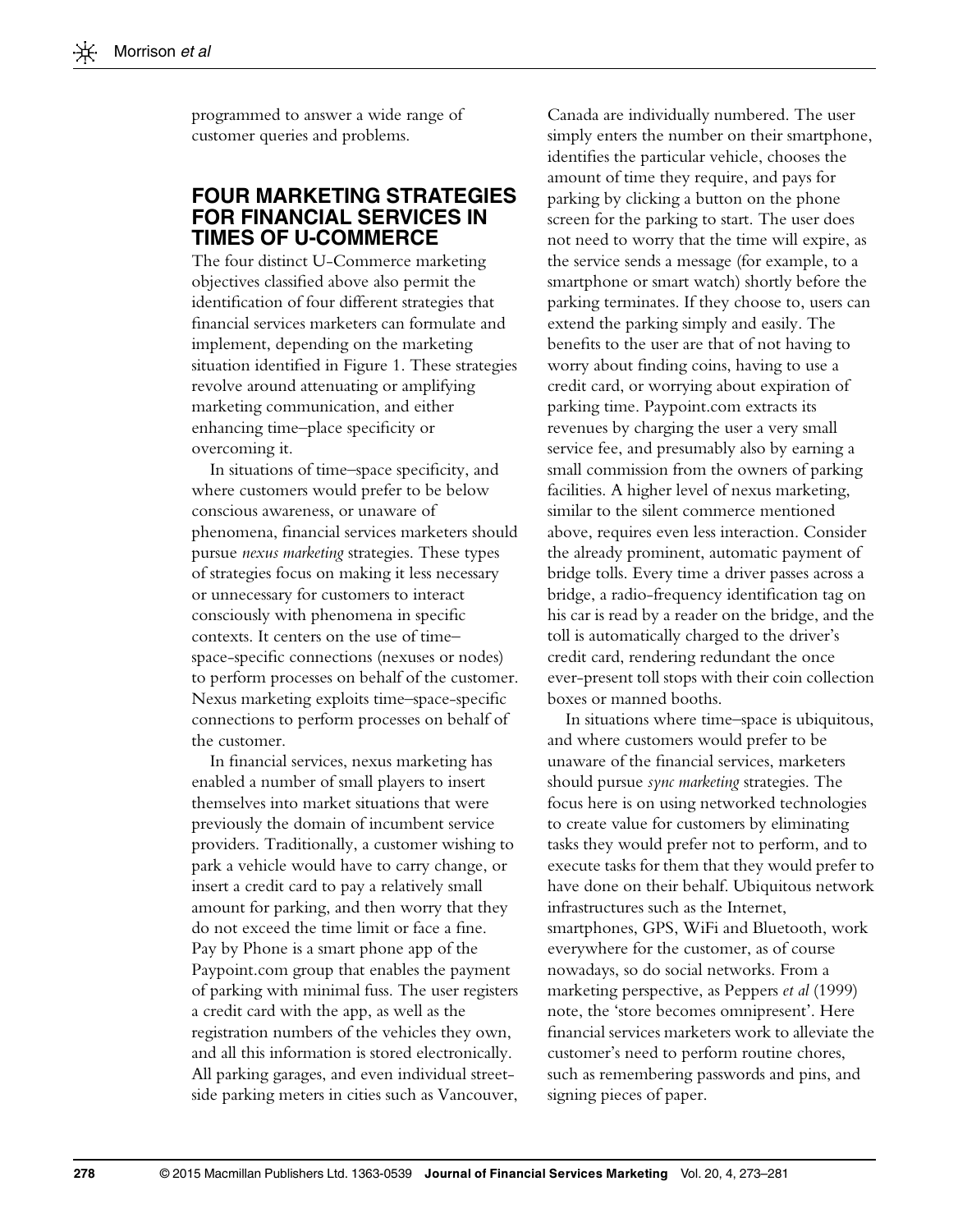An excellent recent example of sync marketing is Apple's 'Apple Pay' system (see<www.apple.com/iphone-6/apple-pay/>). The intention of Apple Pay is to move the consumer from carrying a physical wallet stuffed with cards, and the need to remember passwords and pins, to a system where their Apple iPhone or Watch will do it all for them. Apple Pay is a contact payment technology that combines an individual's credit cards, debit cards, and other sensitive-payment data into the Passbook app, and enables them to use their iPhone or Apple Watch as a wallet. A 'Near Field Communication' antenna and Touch ID on the iPhone enable the customer to pay at checkout just by holding their iPhone or Watch near a contactless reader. A subtle vibration and beep will confirm that payment has been made correctly, with no need to open an app or wake the iPhone's display. Apple Pay supports most major credit and debit cards providers and banks, currently in the United States and the United Kingdom. It works with Visa, MasterCard and American Express cards and is supported by such financial institutions as Chase, Barclays, USAA, PNC, US Bank, Bank of Scotland, Halifax, Ulster Bank, NatWest, Santander, Royal Bank of Scotland, Nationwide, HSBC, First Direct, TSB, MBNA and Lloyds Bank.

Immersion marketing is appropriate when technology delivers value to financial services consumers by extending their normal conscious experience within unique contexts. The marketer's challenge here is to stage what [Arnould and Price \(1993\)](#page-7-0) have termed the 'extraordinary experience', a personal, memorable experience that a consumer can have with a product or a service. The term 'immersion marketing' comes from the work of [Pine and Gilmore \(1999\)](#page-8-0) and includes procedures that enhance the consumer's conscious interaction with the phenomenal world in specific situations in such a way that everyday experiences are enhanced and expanded.

Finding ways to implement immersion marketing strategies will present real challenges to financial services marketers, given that many of the offerings of financial services providers are complex, and frankly, difficult to make exciting and experiential. These types of experiences are much easier to stage in arenas such as tourism, leisure and dining. However, this also makes these industries far more competitive in the experiential realm, and good experiences are also easier to imitate in this sphere. So, while it might be far more challenging to stage extraordinary experiences in the financial services space, the marketer that succeeds in doing so will enjoy superlative competitive advantage. The popularity of movies set in the arena such as Wall Street: Money Never Sleeps, Trading Places, Barbarians at the Gate, and, Too Big to Fail, provides evidence of the public's fascination with some of the mechanisms of the financial services industry. In an age when virtual reality devices such as Oculus Rift and Google's Project Cardboard are bringing virtual reality to the masses, it might be conceivable for astute financial services marketers to use these technologies to educate customers and stage fun, exciting, and indeed extraordinary experiences in a safe and relatively risk-free environment.

Transformation marketing in financial services will include processes that combine the enhancement of an individual's conscious interaction with the phenomenal world by transcending specific time–space locations. This type of marketing will use technology to deliver value in a way that extends a customer's normal conscious experience ubiquitously across time and space. While those who conceptualized the frameworks that help us understand U-Commerce (Watson et al[, 2002, 2004\)](#page-8-0), see the technological extensions mainly in the form of physiological enhancements such as bionic limbs and cybernetic prosthetics, we contend that these technologies will most likely come in wearable form for the financial services industry. For example, a health-insurance company might offer premium discounts to patient–customers who agree to wear Google's 'smart contact lenses' to monitor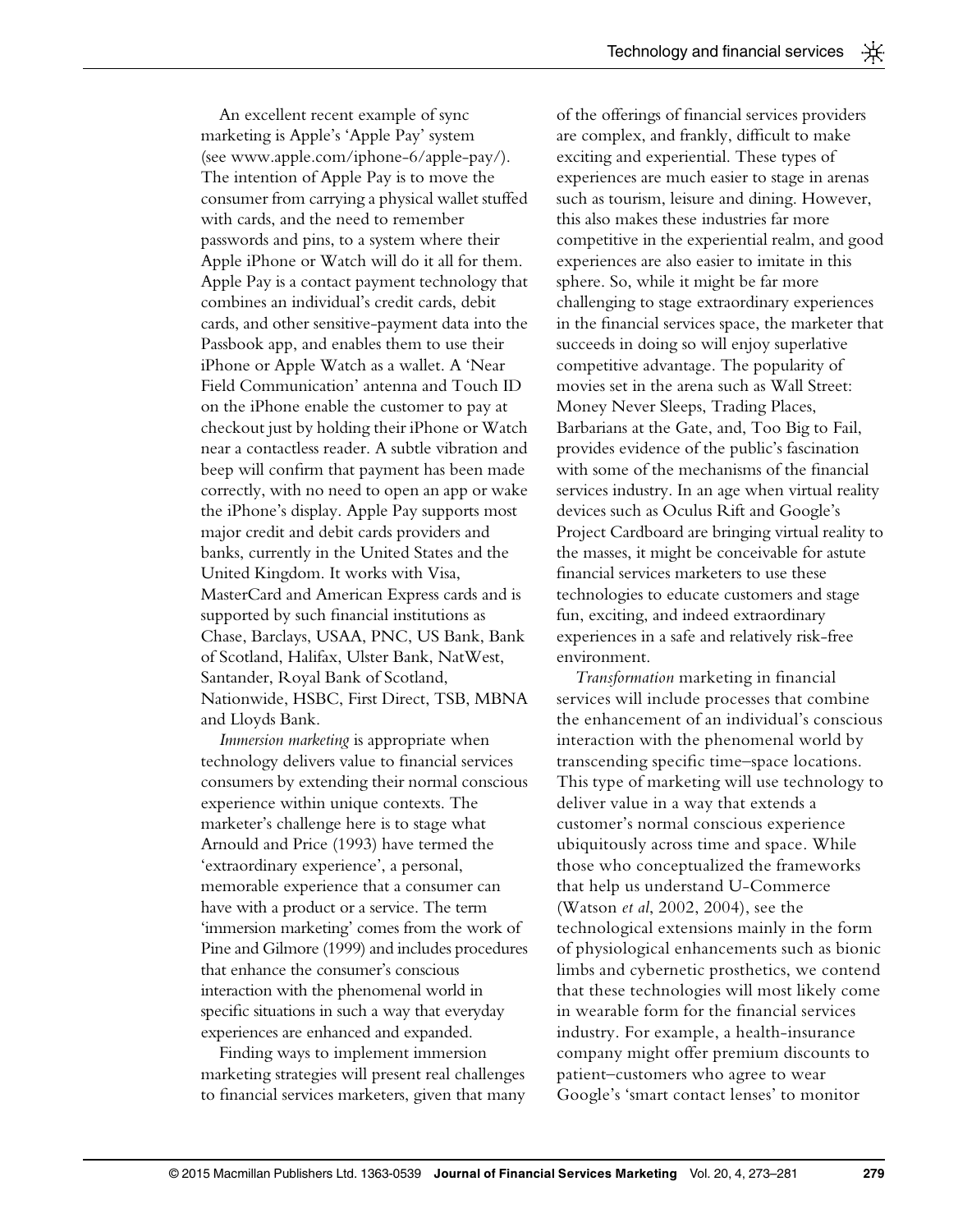<span id="page-7-0"></span>physiological indicators such as blood sugar and certain endocrinal levels (Duffy, 2014). These can provide early warnings to wearers who can then take immediate action to avert medical emergencies that could threaten lives and also expose the insurance company to very expensive risks and payouts.

### THINKING U-COMMERCE INTO THE FUTURE OF FINANCIAL SERVICES MARKETING

There is no doubt that technology has brought about fundamental changes in the marketing of financial services, and that it will do so even more in the future. Technology will change the nature of the interaction between firms and their customers, and between firms themselves as new competitors emerge, and existing players find themselves disintermediated or challenged in other ways. E-commerce changed the nature of the interaction between customers and financial services suppliers by making it possible for them to do almost everything from the comfort of their own homes or offices. M-commerce permitted customers to do so much more on the move. Yet the thinking about both e-commerce and m-commerce in financial services has been somewhat hampered by the fact that executives within the industry have tended to think of their interactions with customers in terms of traditional hierarchies of effects models. The ultimate outcome of hierarchies of effects models is purchase, and so marketers have always thought of their interactions with customers in terms of the latter's identifying a need, seeking information, evaluating alternatives and making a purchase (followed by some kind of post-purchase behavior).

We contend that in the age of U-Commerce, the commerce of ubiquitous networks far beyond the Internet and smartphones, a simpler yet more useful question to guide a financial services marketer's interaction is whether the consumer can do something 'useful' with the technologies of financial services firms. The U-Commerce

framework provides an expedient backdrop against which financial services marketers can not only understand the technologies that become part of ubiquitous networks, but also specify specific marketing objectives such as amplification, attenuation, contextualization and transcension. They can then formulate the appropriate marketing strategies to achieve these objectives, giving special attention to nexus, sync, immersion and transformation marketing.

Saying that technology is changing financial services marketing is not only true, it is also glib, and very easy to do – but it oversimplifies dangerously. It causes us to overestimate the short-term effects of technological change and to underestimate the long-term consequences. [Taleb \(2001\)](#page-8-0) expresses this well when he says that we 'read too much into recent shallow history, with statements like "This has never happened before" but not from history in general'. The original U-Commerce framework was developed more than a decade ago, during the rapidest growth years of the Internet and the very early years of technologies such as Bluetooth. Smartphones, social networks and wearable technologies had not arrived yet, and so their impact on financial services marketing had not even been imagined. Yet the fact that the framework is a robust and enduring one means that it can be used very effectively today by the financial services marketing executive to develop objectives that can survive, and formulate and implement the marketing strategies that will attain them.

#### REFERENCES

- Arnould, E.J. and Price, L.L. (1993) River magic: Extraordinary experience and the extended service encounter. Journal of Consumer Research 20(1): 24–45.
- Cairncross, F. (1997) The Death of Distance: How the Communications Revolution Will Change Our Lives. London, UK: Orion Business Books.
- Cata, T. (2006) Challenges and opportunities of silent commerce applying radio frequency identification technology. Journal of Internet Banking and Commerce 11(1), [http://www.arraydev](http://www.arraydev.com/commerce/JIBC/2006-04/cata.asp) [.com/commerce/JIBC/2006-04/cata.asp](http://www.arraydev.com/commerce/JIBC/2006-04/cata.asp).
- Duffy, M. (2014) Google's prototype 'smart contact lens': Measuring blood glucose levels for people with